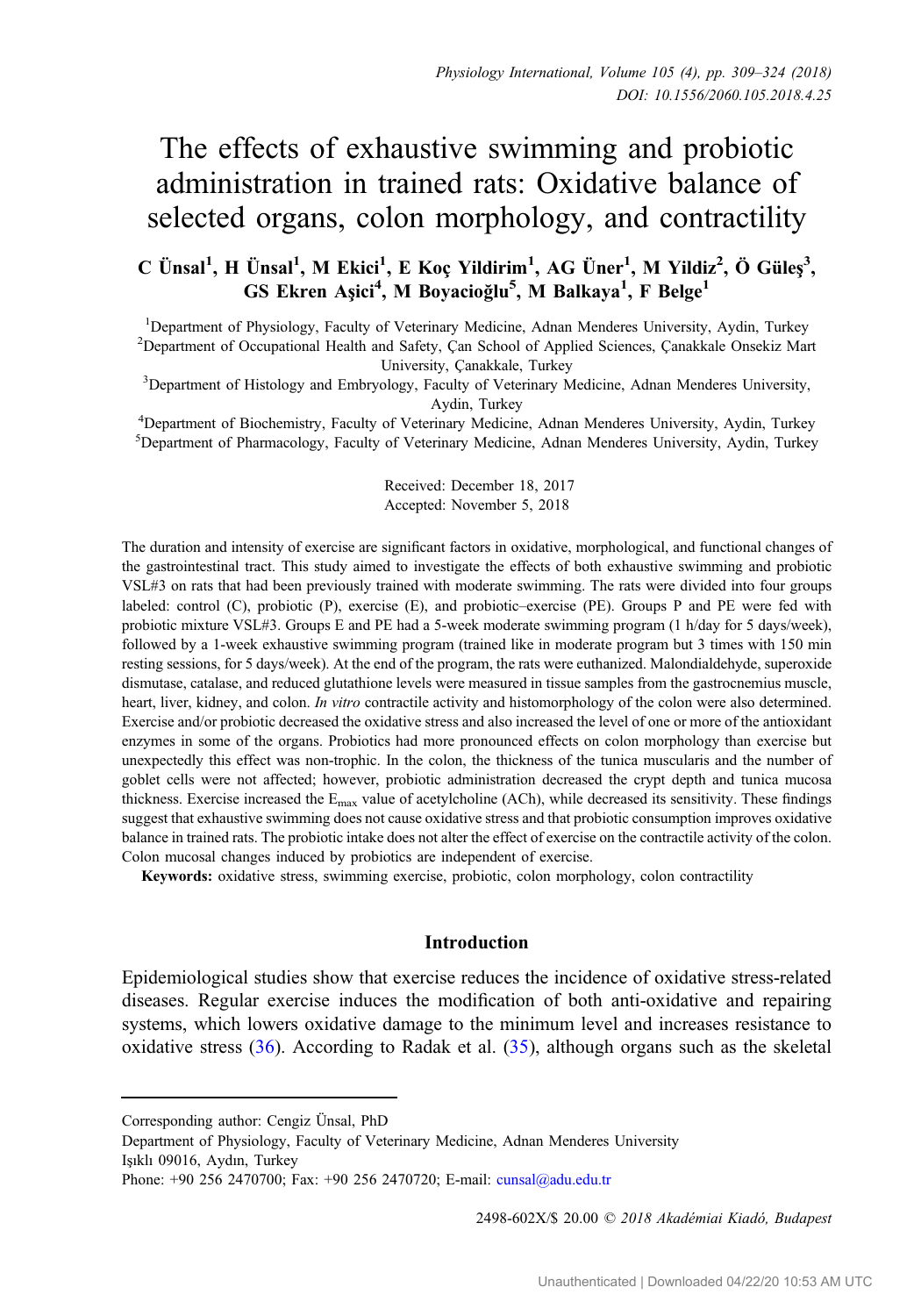muscle, liver, and brain have different metabolic rates, their adaptive responses to exercise are fairly similar; however, during exercise, the organs may have significantly different oxidative responses [\(25](#page-14-0)). The duration and intensity of exercise are the critical factors in the formation of oxidative balance. In general, moderate and prolonged exercise can strengthen the antioxidant defense system ([15\)](#page-13-0), whereas during sudden and intense exercise, the oxidative balance shifts to the oxidant status [\(22](#page-14-0)). During sudden or intense exercise, the shunting of blood flow from the viscera causes ischemia, accompanied by immune reactions, oxidative damage, and intestinal barrier disruption ([14,](#page-13-0) [20\)](#page-14-0). Thus, exhausting exercise may cause some gastrointestinal symptoms, such as bleeding, nausea, cramp, and diarrhea [\(18](#page-14-0)).

Probiotics are live microorganisms that have beneficial effects on general health, including gut metabolism. They modulate gastrointestinal microbiota and the immune system, while also providing protection to the intestinal barrier. It is known that probiotics have metabolic, anti-allergic, anti-inflammatory, and anti-oxidative effects [\(27](#page-14-0)). Due to their regulative roles in gastrointestinal functions and mucosal immunity, recently, there has been an increase in the probiotic intake of athletes ([34\)](#page-14-0). The probiotic intake during prolonged exercise periods may reduce the incidence and/or duration of gastrointestinal symptoms ([18\)](#page-14-0) and upper respiratory tract infections [\(45](#page-15-0)). Probiotics regulate exercise-induced alterations in pro- and anti-inflammatory cytokines [\(46](#page-15-0)) and oxidant–antioxidant status ([28\)](#page-14-0). Some strains of lactobacilli and bifidobacteria exert anti-oxidative activity in vivo and in vitro by the scavenging of reactive oxygen species, metal ion chelation, and reductive activity. They also produce antioxidant molecules, such as superoxide dismutase (SOD) and glutathione (GSH) [\(1](#page-13-0)).

In addition to the direct anti-oxidative properties of probiotics, they indirectly improve antioxidant activity by inducing several pathways, such as: (1) the inhibition of pathogeninduced inflammation in the intestine, (2) the inhibition of cytokine-induced oxidative damage through stimulation of immune system, (3) the increased antioxidant-absorption from the gastrointestinal tract, and (4) the regulation of lipid metabolism through reduction of lipid-induced oxidative damage [\(28](#page-14-0), [30](#page-14-0)).

There are several studies conducted on the relationships between the different exercise protocols and the oxidative status measured from blood and tissues [\(25](#page-14-0), [35](#page-14-0), [42\)](#page-15-0). The gastrointestinal system is one of the main systems affected by intense exercise and probiotic intake  $(34, 45)$  $(34, 45)$  $(34, 45)$  $(34, 45)$  $(34, 45)$ , but studies on the beneficial effects of probiotic usage on exercise-induced oxidative pathways and mechanisms are limited [\(34](#page-14-0)).

Previously, we compared the effects of probiotic VSL#3 on inflammatory and oxidative parameters in the blood of rats subjected to moderate and exhaustive swimming [\(44](#page-15-0)). In this study, we tested the effects of exhaustive swimming and probiotic VSL#3 on the oxidative balance of different organ tissues, and their effects on the morphometric measurements and contractile activity of the colon.

## Materials and Methods

Animals

Eight-month-old male Sprague–Dawley rats, weighing 450–600 g, were obtained from Adnan Menderes University Veterinary Faculty Experimental Animal Unit, where the experiment was also performed. Rats were housed in a room at  $22 \pm 2$  °C with 55%–65% humidity. The rats were given standard mouse-rat chow (Bil-Yem, Ankara,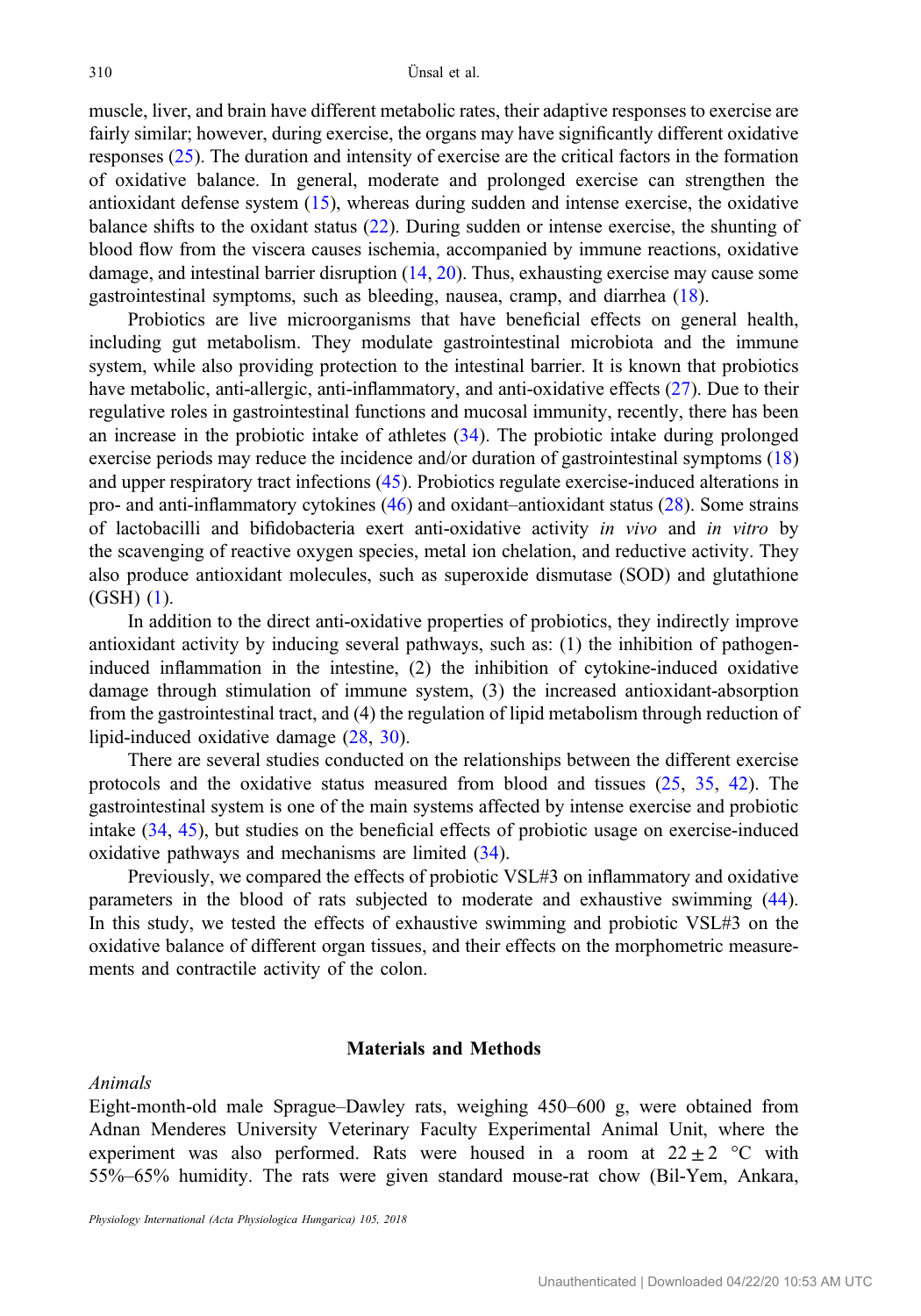Turkey), consisting of (2,600 kcal/kg metabolizable energy, 23% crude protein, 7% crude fiber, and 8% crude ash) and tap water ad libitum. A total of 28 rats were equally divided into four groups: control (C), probiotic (P), exercise (E), and probiotic–exercise (PE). All experimental and animal-care procedures were approved by the Adnan Menderes University Animal Ethics Committee (ADU-HADYEK; approval no.: 64583101/2013/096).

### Swimming exercise protocol

The exercises were performed between 10:00 a.m. and 12:00 p.m. in plastic buckets that possess 90 cm depth and 50 cm width, containing  $32 \pm 1$  °C water. One week prior to the experiment, the rats were allowed to rest in buckets filled with shallow water for 30 min, to get accustomed to it. During the moderate swimming period (1 h/day, 5 days/week for 5 weeks), the rats in groups E and PE swam alone in plastic buckets with a lead load, equivalent to 5% of their body weight, attached to the tail. Exercise per day consisted of 50 min of swimming with the load and 10 min without it. Following a 5-week moderate swimming period, these rats were subjected to exhaustive swimming exercise with load as described in moderate schedule above for 5 days (three times with 150-min resting sessions for 3 h totally each day). To eliminate the confounding effects of staying in the water, the rats in sedentary groups (groups C and P) were allowed to acclimate to the shallow water without the load, at the same temperature for 30 min once a day during moderate exercise and thrice a day for 30 min/each trial during exhaustive exercise schedule [\(23](#page-14-0), [41](#page-15-0)).

#### Probiotic treatment

Unflavored VSL#3 sachets (2.5 g) (Sigma-Tau Pharmaceuticals, Inc., Washington, USA), containing corn starch and 450) containing corn starch and 450 billion live freeze-dried bacteria (Streptococcus thermophilus, Bifidobacterium breve, Bifidobacterium longum subsp. Longum and Bifidobacterium longum subsp. infantis, Lactobacillus acidophilus, Lactobacillus plantarum, Lactobacillus paracasei, and Lactobacillus helveticus) were used. An amount of 20 mg probiotic VSL#3 was dissolved into 75 ml of tap water and provided everyday to groups P and PE from Monday to Friday for 6 weeks ([9,](#page-13-0) [40\)](#page-15-0). The rats approximately consumed 60 ml of water per day and therefore received about 16 mg of probiotic (2.88 billion bacteria).

# Determination of body weight, feed, and water consumption

From the beginning of the experiment, changes in body weight were recorded weekly for a total of seven measurements. Feed and water consumption were recorded daily.

#### Tissue preparation for analysis

After the last swimming exercise, the rats were euthanized under ether anesthesia by cervicaldislocation. The liver, left kidney, heart, gastrocnemius muscle, and proximal colon tissues were immediately collected. A 3-cm-long segment of the colon (0.5 cm from the ceco-colonic junction) was dissected from each rat and divided into three groups to be used for:  $(1)$  an *in vitro* organ bath experiment, (2) histological analyses, and (3) oxidative analyses, respectively.

#### In vitro organ bath tests

The luminal contents of the colon segments were cleaned using Krebs-bicarbonate solution [composed of (mmol/L): 128 NaCl, 4.5 KC1, 2.5 CaCl<sub>2</sub>, 118 MgSO<sub>4</sub>, 1.18 KH<sub>2</sub>PO<sub>4</sub>, 125 NaHCO<sub>3</sub>, and 5.55 D-Glucose (pH 7.4)] and the mesenteric tissues surrounding the colon were gently removed. The colonic segments were then mounted vertically under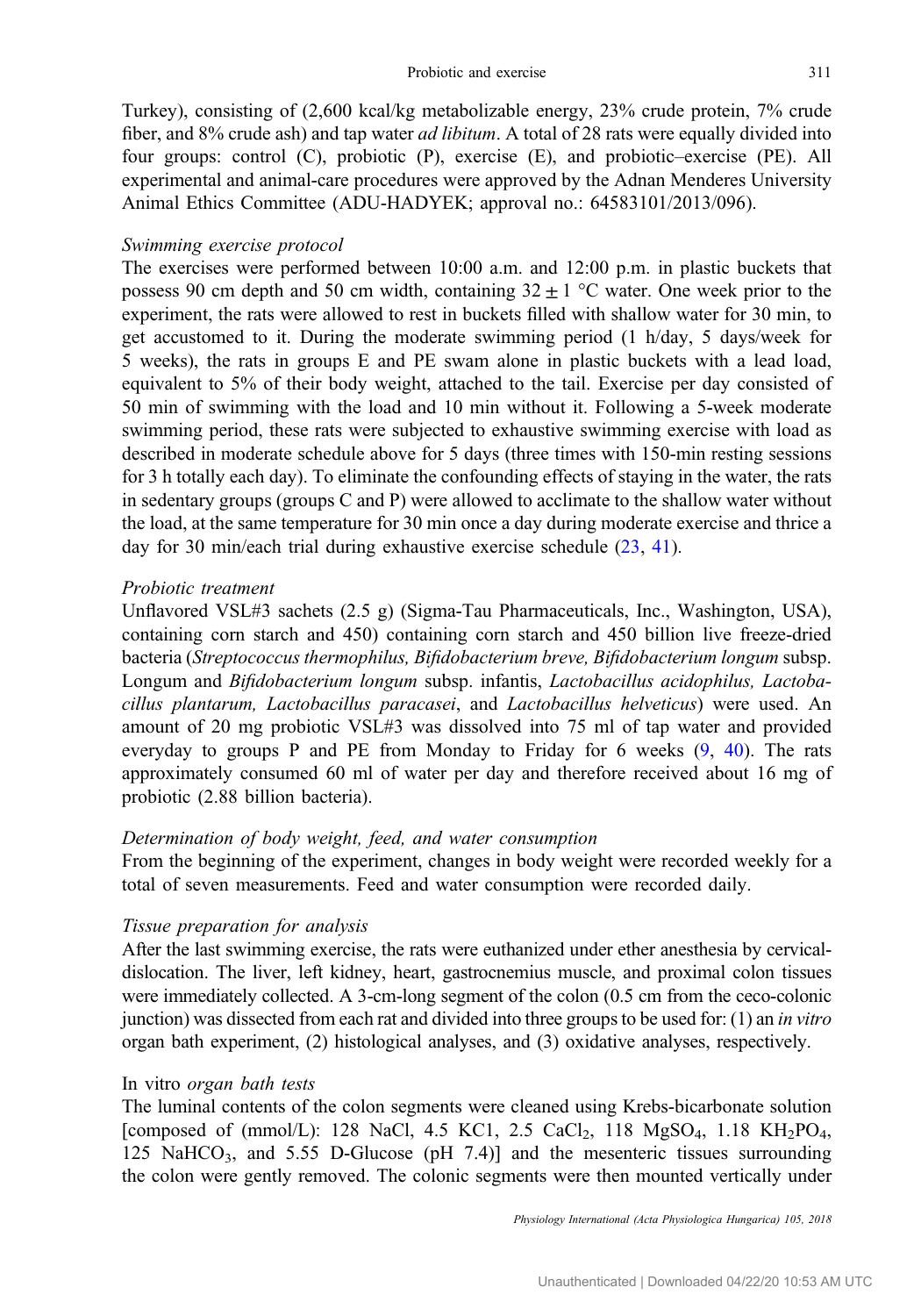1 g tension in a 10-ml organ bath, containing continuously oxygenated (5% CO<sub>2</sub> and 95% O<sub>2</sub>) Krebs-bicarbonate solution. Colonic segments were allowed to equilibrate for 60 min.

The isometric mechanical activity of the colon segments was recorded with a Biopac MP-30<sup>®</sup> force transducer (Biopac, Aero Camino, CA, USA). After the equilibration period, the cumulative responses to increasing concentrations of acetylcholine chloride (ACh), ranging from  $10^{-8}$  to  $10^{-3}$  mol/L, were recorded. Outputs were evaluated in the Biopac B.S.L Pro 3.6.7 program (Biopac, Aero Camino, CA, USA). The maximum response to each concentration of ACh was calculated as the percentage of the maximum contraction response from spontaneous activity. The maximum response to ACh ( $E_{\text{max}}$ ) and the sensitivity (pD2; −logEC50) were also calculated using GraphPad Prism Version 5.0.2 (GraphPad Software, San Diego, CA, USA).

#### Oxidative analyses

The tissues were maintained at −80 °C until oxidative analysis could be performed. Before the analysis, tissue samples were cut into small pieces in a petri dish, transferred to a tube, and then homogenized in a 10% of 150 mM phosphate buffer solution (pH 7.4), using a teflon-head homogenizer (IKA Overhead Stirrer, Germany) at 2,000 rpm for 1 min. Tissue homogenates were then centrifuged (Hettich Zentrifugen, Mikro 200 R, Germany) at 12,000 rpm at 4 °C for 10 min. After centrifugation, supernatants were collected and analyzed within the same day.

The reaction of malondialdehyde (MDA) with thiobarbituric acid was measured spectrophotometrically (Shimadzu UV-1601, Kyoto, Japan) using a 532-nm filter [\(32](#page-14-0)). MDA concentrations were calculated as nmol/mg tissue protein by calculating the absorbance coefficient ( $\varepsilon = 1.56 \times 10^5$ /M/cm). The activities of three antioxidant enzymes, such as SOD, catalase (CAT), and GSH, were also determined spectrophotometrically. SOD activity was measured at 560 nm wave length, according to the method of Sun et al. [\(43](#page-15-0)) and the results were obtained as U/mg tissue protein. CAT activity was measured at 240 nm wave length and the results were calculated as k/mg tissue protein ([6\)](#page-13-0). The GSH levels were analyzed at 412 nm wave length and the results were calculated as mg/kg tissue protein, compared to standard GSH solution [\(12\)](#page-13-0). Total protein concentrations were measured spectrophotometrically and the results were calculated as mg/ml protein ([26\)](#page-14-0).

#### Histological analyses

Tissue segments obtained from the proximal colon were washed with 0.9% NaCl and fixed in 10% buffered neutral formalin solution for 24 h. Then, the tissues were routinely embedded in paraffin followed by sectioning.

Transversal sections (6 μm thickness) with 50 μm intervals were taken from the prepared paraffin blocks. Three transversal sections from each rat were subjected to the Crossdom's triple staining method ([8](#page-13-0)) to examine histomorphometric changes, whereas the other three transversal sections were subjected to the periodic acid schiff (PAS) staining method for the demonstration of goblet cells [\(31](#page-14-0)).

To determine the histomorphometric changes, a total of 15 sections from the colon of each rat were measured for crypt depth, mucosal thickness (the thicknesses of lamina epithelialis and lamina propria), and tunica muscularis thickness. For each of the three measurements, the five sections were taken from different areas of the colon. In addition, goblet cells were counted within a 100-μm area in five crypts of each section stained with the PAS staining method.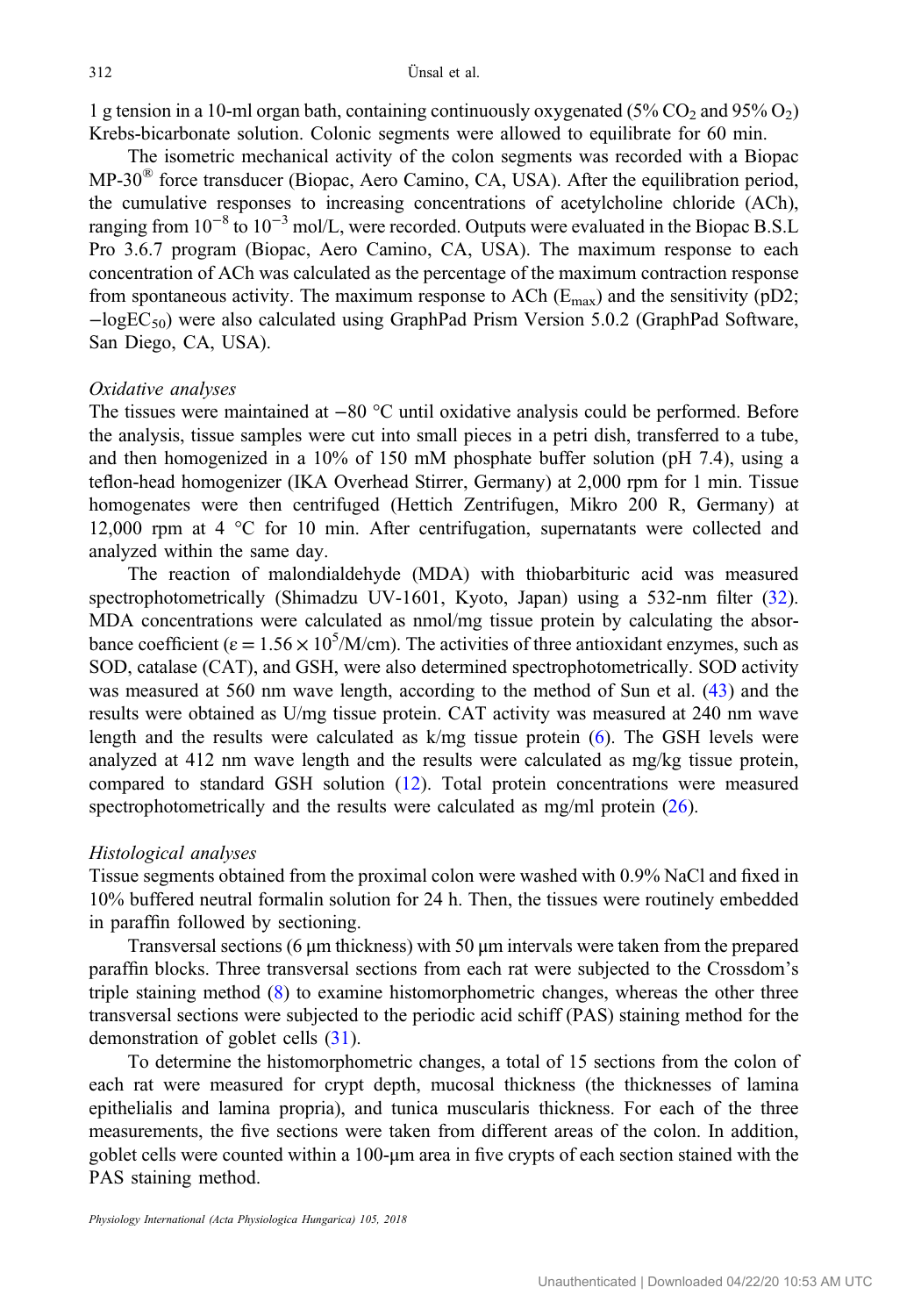# Statistical analysis

The SPSS 22.0 (IBM Corp. Released 2013, IBM SPSS Statistics for Windows, version 22.0, Armonk, NY, USA) package program was used to evaluate the data. For each variable, the arithmetic mean and the standard error of the mean were determined and the significant value was accepted as  $p \le 0.05$ . The Shapiro–Wilk test was used for the evaluation of data distribution. The normally distributed data were analyzed by two-way analysis of variance (ANOVA) to analyze the effects of probiotic and exercise. Repeated measures three-way ANOVA was carried out to analyze the changes in body weight, food and water consumption, and the ACh concentration–response curve. Post hoc analyses were performed by encoding extra code in the syntax menu of the SPSS when the effects of interventions were significant.

## Results

The body weight, food, and water consumption of the rats increased over time throughout the experiment  $(p < 0.001)$ ; however, neither probiotics nor exercise were the cause of this increase. At the beginning of the experiment, the average body weight and food- and water-consumption values were 493.61 g, 31.32 g, and 58 ml, respectively. At the end of the experiment, body weight increased by 7% to 532.08 g, food consumption increased by 5.46% to 33.03 g, and the water consumption increased by 8.62% to 63 ml.

## Colon smooth muscle contractile activity

The results obtained from repeated measures three-way ANOVA for the ACh concentration– response curves showed that ACh dose, probiotic, probiotic–exercise, and dose–probiotic– exercise interactions were significant ( $p < 0.001$ ,  $p < 0.05$ ,  $p < 0.01$ ,  $p < 0.05$ , respectively). The sedentary group fed with probiotic had the maximum contraction response to ACh in all concentrations compared to other groups. The mean differences of the contraction responses were significant between groups P and C in  $10^{-7}$ – $10^{-3}$  M ACh concentrations ( $p < 0.01$ ) and significant for groups P and PE in  $10^{-7}$ – $10^{-5}$  M ACh concentrations ( $p < 0.01$ ) (Fig. 1). Probiotic–exercise interaction was also significant for the  $E_{\text{max}}$  (%) value of ACh ( $p < 0.05$ ). Exercise or probiotic increased the  $E_{\text{max}}$  (%) value of ACh compared to the control group (Table [I](#page-5-0)). However, exercise caused the ACh concentration–response curve to deviate toward the right, because the pD2 values of the exercise groups were lower than those of the sedentary groups (Table [I\)](#page-5-0).



Fig. 1. Cumulative concentration response curve to ACh. The mean differences of the contraction responses were significant between groups P and C in  $10^{-7}$ – $10^{-3}$  M ACh concentrations and significant for groups P and PE in  $10^{-7}$ – $10^{-5}$  M ACh concentrations ( $p < 0.01$ )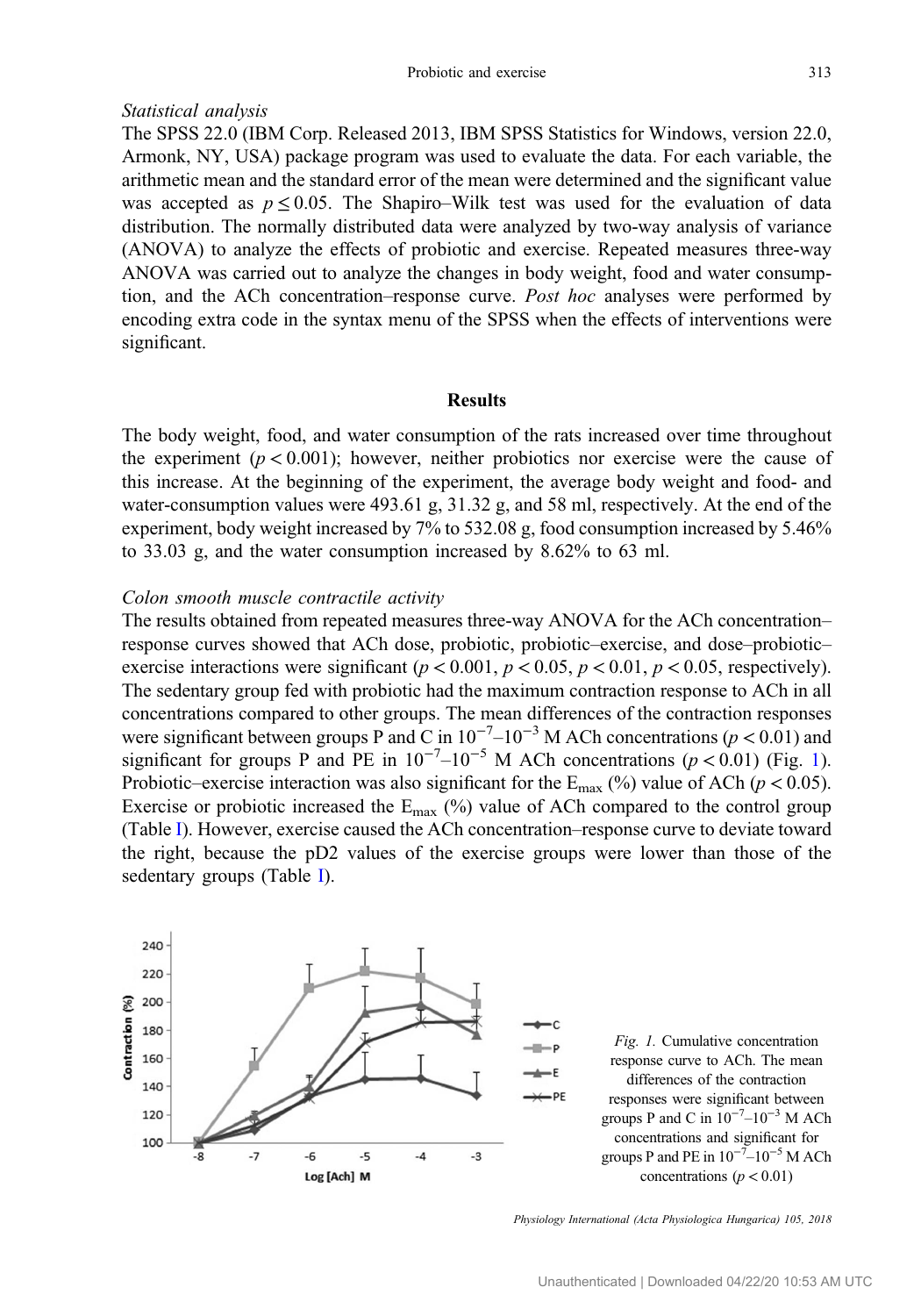Table I. ACh response of colon smooth muscle

<span id="page-5-0"></span>

|                             | $E_{\text{max}}$ (%)       | $pD2$ ( $-\log EC_{50}$ )    |
|-----------------------------|----------------------------|------------------------------|
| Probiotic                   |                            |                              |
| Probiotic                   | $209.41 \pm 10.74$         | $6.37 \pm 0.19$              |
| Non-probiotic               | $183.95 \pm 14.58$         | $6.30 \pm 0.17$              |
| Exercise                    |                            |                              |
| Exercise                    | $198.89 \pm 9.22$          | $5.87 \pm 0.09$              |
| Non-exercise                | $196.23 \pm 16.90$         | $6.91 \pm 0.13$              |
| Probiotic $\times$ Exercise |                            |                              |
| Control                     | $154.50 \pm 20.75^{\circ}$ | $6.67 \pm 0.24$ <sup>a</sup> |
| Probiotic                   | $226.03 \pm 18.36^b$       | $7.05 \pm 0.08^a$            |
| Exercise                    | $204.99 \pm 16.90^{\circ}$ | $6.06 \pm 0.11^b$            |
| Probiotic-exercise          | $192.78 \pm 9.92^{a,b}$    | $5.70 \pm 0.09^b$            |
| $p$ value                   |                            |                              |
| Probiotic                   | $_{\rm NS}$                | <b>NS</b>                    |
| Exercise                    | $_{\rm NS}$                | < 0.001                      |
| Interaction                 | < 0.05                     | < 0.05                       |

Data were represented as mean ± standard error of mean. Means marked with different superscripts (a and b) significantly differ from each other in the same column. NS: not significant; Ach: acetylcholine

|  |  |  | <i>Table II.</i> Effects of probiotic administration and exercise on oxidant-antioxidant status of selected tissues |  |  |  |  |  |  |  |  |  |  |
|--|--|--|---------------------------------------------------------------------------------------------------------------------|--|--|--|--|--|--|--|--|--|--|
|--|--|--|---------------------------------------------------------------------------------------------------------------------|--|--|--|--|--|--|--|--|--|--|

|                             | MDA (nmol/mg)<br>protein) | <b>GSH</b><br>(mg/g protein) | <b>SOD</b><br>(U/mg protein) | <b>CAT</b><br>(K/mg)    |
|-----------------------------|---------------------------|------------------------------|------------------------------|-------------------------|
| Colon                       |                           |                              |                              |                         |
| Probiotic                   |                           |                              |                              |                         |
| Probiotic                   | $9.00 \pm 0.56$           | $5.06 \pm 0.71$              | $3.41 \pm 0.04$              | $1.74 \pm 0.26$         |
| Non-probiotic               | $9.34 \pm 0.43$           | $4.40 \pm 0.45$              | $3.24 \pm 0.04$              | $0.82 \pm 0.20$         |
| Exercise                    |                           |                              |                              |                         |
| Exercise                    | $9.20 \pm 0.50$           | $4,50 \pm 0.41$              | $3,34 \pm 0.04$              | $1,39 \pm 0.32$         |
| Non-Exercise                | $9.14 \pm 0.50$           | $4.96 \pm 0.74$              | $3.31 \pm 0.06$              | $1.18 \pm 0.20$         |
| Probiotic $\times$ Exercise |                           |                              |                              |                         |
| Control                     | $8.76 \pm 0.50$           | $3.83 \pm 0.49$              | $3.17 \pm 0.07$              | $1.15 \pm 0.30^a$       |
| Probiotic                   | $9.51 \pm 0.93$           | $6.08 \pm 1.31$              | $3.45 \pm 0.06$              | $1.20 \pm 0.27^{\rm a}$ |
| Exercise                    | $9.92 \pm 0.72$           | $4.95 \pm 0.72$              | $3.30 \pm 0.04$              | $0.49 \pm 0.22^a$       |
|                             |                           |                              |                              |                         |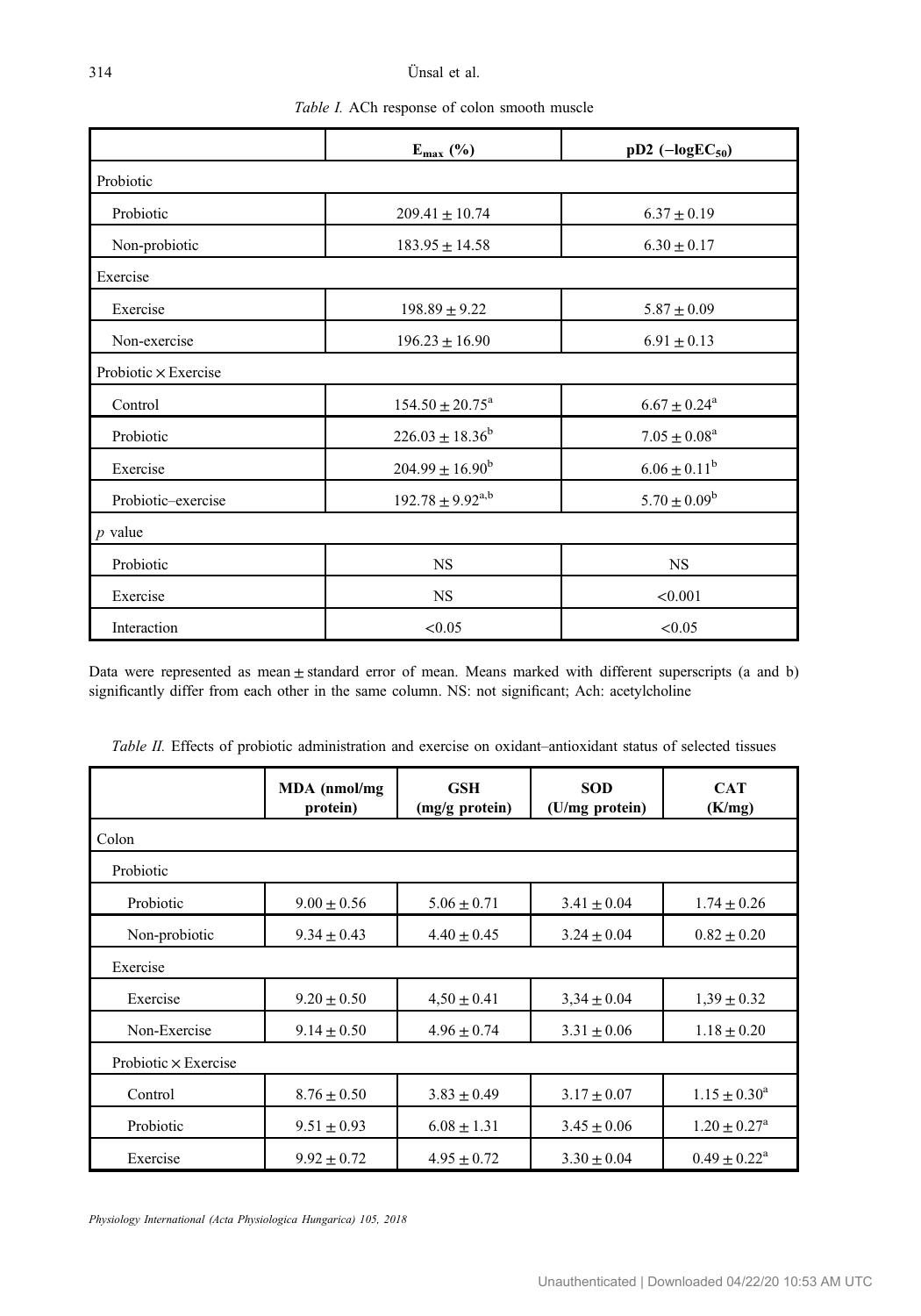|  | Table II. Effects of probiotic administration and exercise on oxidant-antioxidant status of selected tissues |             |  |  |  |
|--|--------------------------------------------------------------------------------------------------------------|-------------|--|--|--|
|  |                                                                                                              | (Continued) |  |  |  |

|                      | MDA (nmol/mg<br>protein) | <b>GSH</b><br>(mg/g protein) | <b>SOD</b><br>(U/mg protein) | <b>CAT</b><br>(K/mg)         |
|----------------------|--------------------------|------------------------------|------------------------------|------------------------------|
| Probiotic-exercise   | $8.49 \pm 0.93$          | $4.04\pm0.44$                | $3.38\pm0.09$                | $2.28 \pm 0.41^{\rm b}$      |
| $p$ value            |                          |                              |                              |                              |
| Probiotic            | <b>NS</b>                | <b>NS</b>                    | < 0.01                       | < 0.01                       |
| Exercise             | <b>NS</b>                | <b>NS</b>                    | <b>NS</b>                    | <b>NS</b>                    |
| Interaction          | <b>NS</b>                | <b>NS</b>                    | <b>NS</b>                    | < 0.01                       |
| Liver                |                          |                              |                              |                              |
| Probiotic            |                          |                              |                              |                              |
| Probiotic            | $1.16 \pm 0.08$          | $2.30 \pm 0.11$              | $0.36 \pm 0.02$              | $4.75 \pm 0.52$              |
| Non-probiotic        | $1.15 \pm 0.07$          | $2.01\pm0.12$                | $0.31\pm0.01$                | $5.65 \pm 0.80$              |
| Exercise             |                          |                              |                              |                              |
| Exercise             | $1.10 \pm 0.08$          | $2.19\pm0.14$                | $0.33 \pm 0.01$              | $3.58 \pm 0.23$              |
| Non-exercise         | $1.21 \pm 0.07$          | $2.11 \pm 0.11$              | $0.35 \pm 0.02$              | $6.73\pm0.69$                |
| Probiotic × Exercise |                          |                              |                              |                              |
| Control              | $1.06\pm0.09^{\rm a,b}$  | $1.83 \pm 0.07$              | $0.30\pm0.01^{\rm a}$        | $7.66 \pm 1.15$              |
| Probiotic            | $1.35 \pm 0.09^{\circ}$  | $2.40 \pm 0.13$              | $0.39 \pm 0.02^b$            | $5.80 \pm 0.70$              |
| Exercise             | $1.23 \pm 0.11^{b,c}$    | $2.18 \pm 0.22$              | $0.32 \pm 0.02^a$            | $3.63 \pm 0.32$              |
| Probiotic-exercise   | $0.93 \pm 0.07^{\rm a}$  | $2.20 \pm 0.18$              | $0.34 \pm 0.02^a$            | $3.52 \pm 0.38$              |
| $p$ value            |                          |                              |                              |                              |
| Probiotic            | <b>NS</b>                | <b>NS</b>                    | 0.004                        | <b>NS</b>                    |
| Exercise             | NS                       | NS                           | NS                           | < 0.001                      |
| Interaction          | 0.004                    | <b>NS</b>                    | 0.036                        | <b>NS</b>                    |
| Kidney               |                          |                              |                              |                              |
| Probiotic            |                          |                              |                              |                              |
| Probiotic            | $0.96 \pm 0.06$          | $2.22 \pm 0.20$              | $0.10 \pm 0.01$              | $3.61 \pm 0.36$              |
| Non-probiotic        | $1.17 \pm 0.06$          | $2.75 \pm 0.16$              | $0.10 \pm 0.01$              | $4.21 \pm 0.44$              |
| Exercise             |                          |                              |                              |                              |
| Exercise             | $1.03 \pm 0.08$          | $2.34 \pm 0.25$              | $0.10 \pm 0.01$              | $3.92 \pm 0.54$              |
| Non-exercise         | $1.10 \pm 0.06$          | $2.64 \pm 0.11$              | $0.10 \pm 0.01$              | $3.91 \pm 0.27$              |
| Probiotic × Exercise |                          |                              |                              |                              |
| Control              | $1.15 \pm 0.10$          | $2.57 \pm 0.17^{\rm b}$      | $0.09\pm0.01$                | $3.53\pm0.36^{\mathrm{a,b}}$ |

(Continued)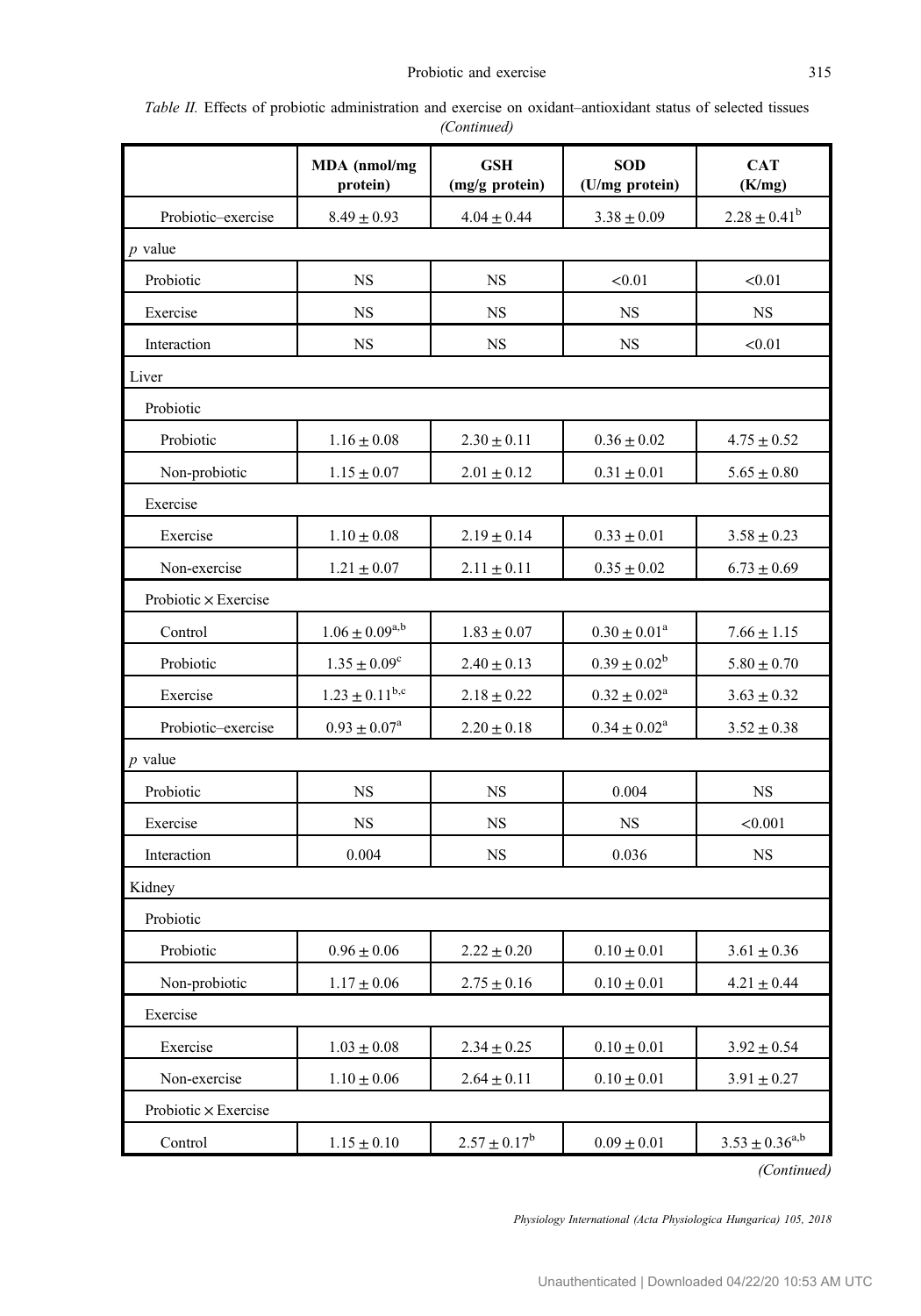### 316 Ünsal et al.

| Table II. Effects of probiotic administration and exercise on oxidant-antioxidant status of selected tissues |             |  |  |
|--------------------------------------------------------------------------------------------------------------|-------------|--|--|
|                                                                                                              | (Continued) |  |  |

|                      | MDA (nmol/mg<br>protein) | <b>GSH</b><br>(mg/g protein) | <b>SOD</b><br>(U/mg protein) | <b>CAT</b><br>(K/mg)    |
|----------------------|--------------------------|------------------------------|------------------------------|-------------------------|
| Probiotic            | $1.06 \pm 0.06$          | $2.71 \pm 0.15^{\rm b}$      | $0.10 \pm 0.01$              | $4.29 \pm 0.36^{a,b}$   |
| Exercise             | $1.19 \pm 0.09$          | $2.93 \pm 0.26^b$            | $0.11 \pm 0.01$              | $4.88 \pm 0.75^{\rm a}$ |
| Probiotic-exercise   | $0.84 \pm 0.09$          | $1.65 \pm 0.25^{\text{a}}$   | $0.09 \pm 0.01$              | $2.81 \pm 0.52^b$       |
| p value              |                          |                              |                              |                         |
| Probiotic            | < 0.05                   | < 0.05                       | <b>NS</b>                    | <b>NS</b>               |
| Exercise             | NS.                      | NS                           | NS                           | <b>NS</b>               |
| Interaction          | <b>NS</b>                | < 0.01                       | <b>NS</b>                    | < 0.05                  |
| Gastrocnemius muscle |                          |                              |                              |                         |
| Probiotic            |                          |                              |                              |                         |
| Probiotic            | $6.89 \pm 0.34$          | $3.35\pm0.20$                | $3.21 \pm 0.06$              | $0.59\pm0.08$           |
| Non-probiotic        | $6.44 \pm 0.20$          | $2.84 \pm 0.27$              | $3.15 \pm 0.04$              | $1.14 \pm 0.21$         |
| Exercise             |                          |                              |                              |                         |
| Exercise             | $6.16 \pm 0.12$          | $3.04 \pm 0.16$              | $3.26 \pm 0.05$              | $0.91 \pm 0.20$         |
| Non-exercise         | $7.17 \pm 0.33$          | $3.15 \pm 0.29$              | $3.10 \pm 0.05$              | $0.82 \pm 0.15$         |
| Probiotic × Exercise |                          |                              |                              |                         |
| Control              | $6.87 \pm 0.30$          | $2.88 \pm 0.43$              | $3.12 \pm 0.05$              | $1.04 \pm 0.23$         |
| Probiotic            | $7.47 \pm 0.60$          | $3.41 \pm 0.41$              | $3.08 \pm 0.08$              | $0.60 \pm 0.15$         |
| Exercise             | $6.00 \pm 0.17$          | $2.81 \pm 0.36$              | $3.18 \pm 0.07$              | $1.25 \pm 0.35$         |
| Probiotic-exercise   | $6.31 \pm 0.20$          | $3.28 \pm 0.02$              | $3.34 \pm 0.05$              | $0.57 \pm 0.09$         |
| p value              |                          |                              |                              |                         |
| Probiotic            | <b>NS</b>                | <b>NS</b>                    | <b>NS</b>                    | < 0.05                  |
| Exercise             | < 0.01                   | NS                           | < 0.05                       | <b>NS</b>               |
| Interaction          | <b>NS</b>                | <b>NS</b>                    | <b>NS</b>                    | <b>NS</b>               |
| Heart                |                          |                              |                              |                         |
| Probiotic            |                          |                              |                              |                         |
| Probiotic            | $2.28\pm0.08$            | $4.91\pm0.31$                | $0.38\pm0.01$                | $0.36\pm0.01$           |
| Non-probiotic        | $2.25 \pm 0.09$          | $4.75 \pm 0.34$              | $0.34 \pm 0.01$              | $0.34 \pm 0.01$         |
| Exercise             |                          |                              |                              |                         |
| Exercise             | $2.10 \pm 0.07$          | $4.62 \pm 0.29$              | $0.37 \pm 0.01$              | $0.35 \pm 0.01$         |
| Non-exercise         | $2.41 \pm 0.07$          | $5.02\pm0.35$                | $0.35\pm0.01$                | $0.35 \pm 0.01$         |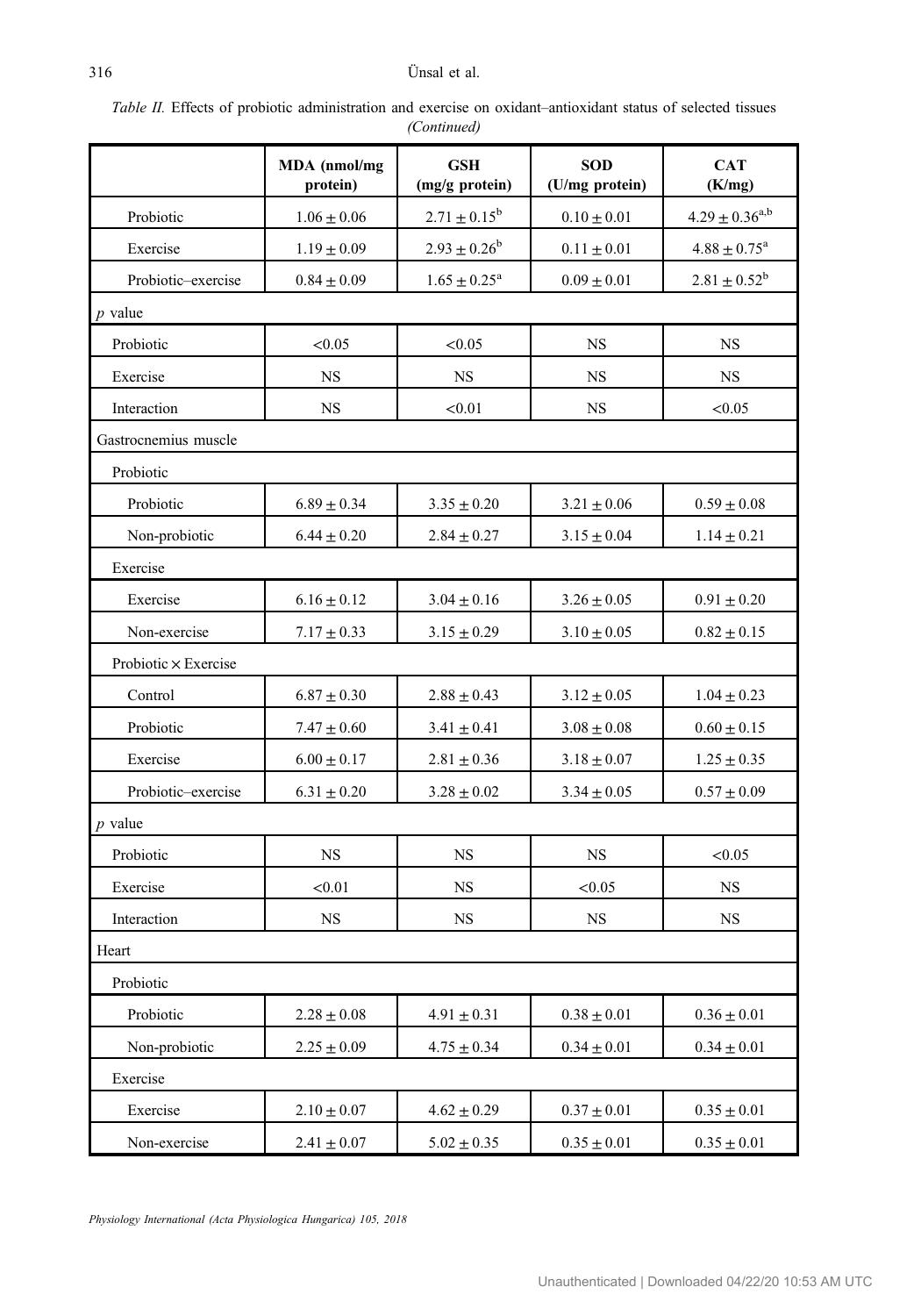|                             | MDA (nmol/mg)<br>protein) | <b>GSH</b><br>(mg/g protein) | <b>SOD</b><br>(U/mg protein) | <b>CAT</b><br>(K/mg)           |
|-----------------------------|---------------------------|------------------------------|------------------------------|--------------------------------|
| Probiotic $\times$ Exercise |                           |                              |                              |                                |
| Control                     | $2.46 \pm 0.11$           | $5.59 \pm 0.46^b$            | $0.33 \pm 0.01$              | $0.37 \pm 0.02$ <sup>a,c</sup> |
| Probiotic                   | $2.37 + 0.10$             | $4.45 + 0.47^{\text{a,c}}$   | $0.36 \pm 0.01$              | $0.33 \pm 0.02^{\rm b,c}$      |
| Exercise                    | $2.03 \pm 0.07$           | $3.91 \pm 0.26^a$            | $0.35 \pm 0.01$              | $0.32 \pm 0.01^{\rm b}$        |
| Probiotic–exercise          | $2.18 \pm 0.14$           | $5.46 \pm 0.31^{b,c}$        | $0.40 \pm 0.01$              | $0.39 \pm 0.02^a$              |
| $p$ value                   |                           |                              |                              |                                |
| Probiotic                   | NS.                       | NS.                          | < 0.001                      | <b>NS</b>                      |
| Exercise                    | < 0.01                    | <b>NS</b>                    | < 0.05                       | <b>NS</b>                      |
| Interaction                 | <b>NS</b>                 | < 0.01                       | NS                           | < 0.01                         |

<span id="page-8-0"></span>Table II. Effects of probiotic administration and exercise on oxidant–antioxidant status of selected tissues (Continued)

Data are shown as mean  $\pm$  standard error of mean. Means marked with different superscripts (a, b, and c) significantly differ from each other in the same column. NS: not significant; MDA: malondialdehyde; GSH: glutathione; SOD: superoxide dismutase; CAT: catalase

Table III. Effects of probiotic administration and/or exercise on histomorphological features of colon

|                             | Crypt depth        | T. mucosa<br>thickness | T. muscularis<br>thickness | Goblet cell<br>number |  |  |  |
|-----------------------------|--------------------|------------------------|----------------------------|-----------------------|--|--|--|
| Probiotic                   |                    |                        |                            |                       |  |  |  |
| Probiotic                   | $189.10 \pm 4.29$  | $244.44 \pm 5.76$      | $193.60 \pm 9.04$          | $14.44 \pm 0.33$      |  |  |  |
| Non-probiotic               | $218.56 \pm 6.69$  | $285.45 \pm 5.42$      | $189.68 \pm 7.89$          | $14.16 \pm 0.34$      |  |  |  |
| Exercise                    |                    |                        |                            |                       |  |  |  |
| Exercise                    | $202.86 \pm 7.41$  | $260.08 \pm 9.77$      | $188.91 \pm 8.97$          | $14.00 \pm 0.31$      |  |  |  |
| Non-exercise                | $204.70 \pm 6.46$  | $269.81 + 5.30$        | $194.37 + 7.93$            | $14.60 + 0.34$        |  |  |  |
| Probiotic $\times$ Exercise |                    |                        |                            |                       |  |  |  |
| Control                     | $225.93 \pm 5.19$  | $287.32 \pm 3.95$      | $198.77 \pm 11.13$         | $14.80 \pm 0.46$      |  |  |  |
| Probiotic                   | $183.47 \pm 3.37$  | $252.30 \pm 2.89$      | $189.97 \pm 13.32$         | $14.40 \pm 0.58$      |  |  |  |
| Exercise                    | $211.20 \pm 12.51$ | $283.58 \pm 10.72$     | $180.58 \pm 12.39$         | $13.53 \pm 0.45$      |  |  |  |
| Probiotic-exercise          | $194.52 + 9.02$    | $236.58 + 12.68$       | $197.24 + 15.51$           | $14.47 + 0.45$        |  |  |  |
| $p$ value                   |                    |                        |                            |                       |  |  |  |
| Probiotic                   | < 0.01             | < 0.001                | <b>NS</b>                  | <b>NS</b>             |  |  |  |
| Exercise                    | <b>NS</b>          | <b>NS</b>              | <b>NS</b>                  | NS.                   |  |  |  |
| Interaction                 | <b>NS</b>          | <b>NS</b>              | <b>NS</b>                  | <b>NS</b>             |  |  |  |

Data are shown as mean ± standard error of mean. NS: not significant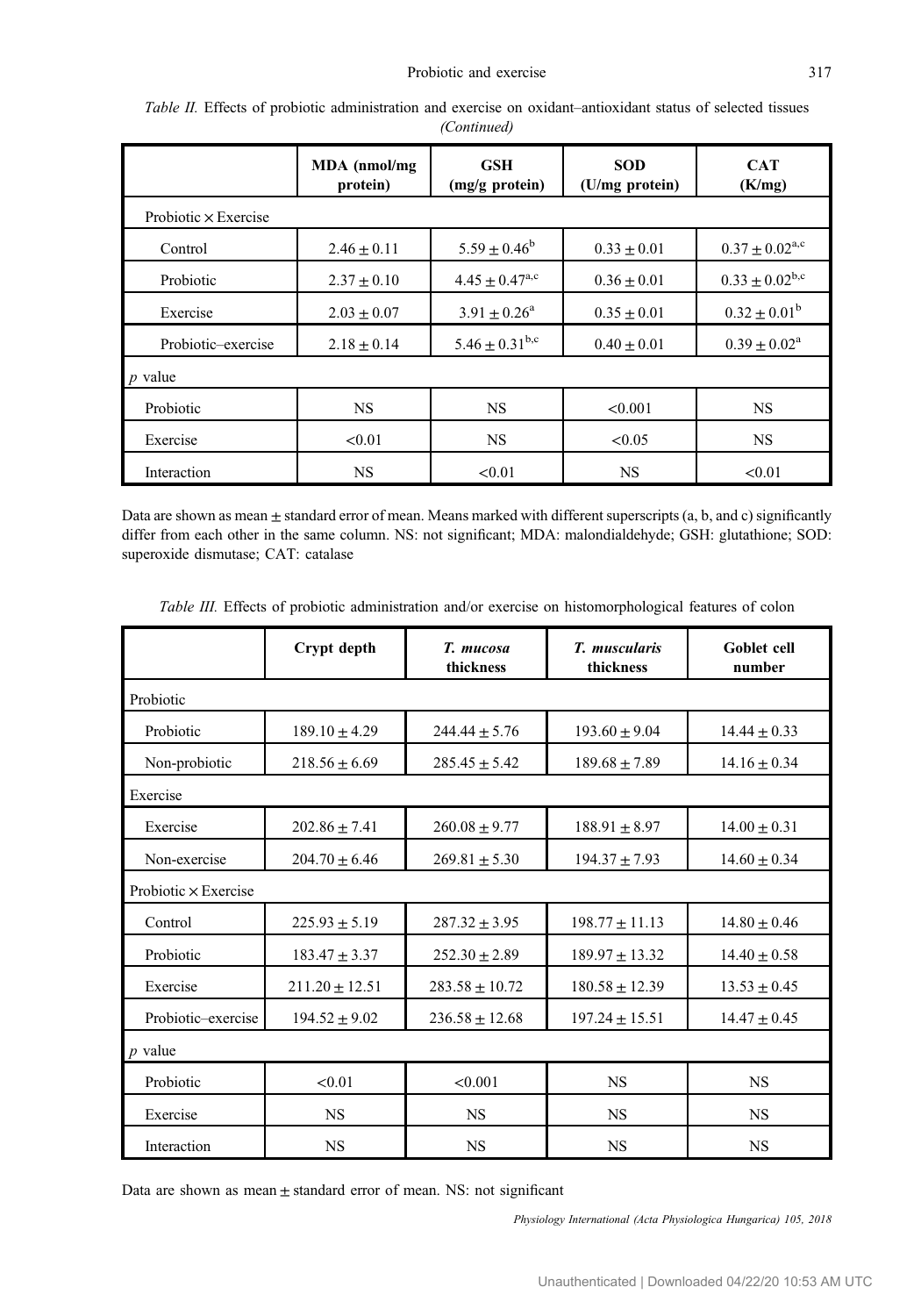<span id="page-9-0"></span>



Fig. 2. Microscopic imaging of crypt depths in colon. It is seen that the crypt depth (\*) decreased in groups given probiotic ( $p < 0.01$ ); Group P (B) and Group PE (D). Triple staining method. Bars: 50  $\mu$ m

#### Oxidative parameters

The results are shown in Table [II](#page-5-0). Exhaustive exercise in the trained rats did not induce oxidative stress in the examined organs. Moreover, exercise decreased the MDA level in gastrocnemius muscle and heart ( $p < 0.01$ ). Probiotic decreased the MDA level in the kidney, whereas probiotic intake together with exercise decreased the MDA in the liver ( $p < 0.05$  and  $p < 0.01$ , respectively).

Responses of antioxidant molecules to exercise and/or probiotic were different and dependent on the type of antioxidant molecules or organs. Probiotic increased the SOD and CAT levels in the colon ( $p < 0.01$ ). Furthermore, mean CAT level was higher in the PE group than in the other groups ( $p < 0.01$ ). Probiotic also increased the SOD level in the liver  $(p < 0.01)$  but probiotic intake together with exercise decreased it  $(p < 0.05)$ . On the other hand, CAT level of the liver decreased in the exercised groups ( $p < 0.001$ ). Probiotic led to significant reductions in GSH levels of the kidney ( $p < 0.05$ ). GSH levels in the kidneys of the exercised rats fed with probiotic decreased compared to the other groups  $(p < 0.01)$ . Otherwise, exhaustive exercise also decreased the GSH level in the heart but probiotic consumption restored this effect.

Exercise and probiotic administration, or both, led to significant changes in SOD levels of all selected organs except for the kidney. SOD level is the lowest in the kidney among the organs. Probiotic increased the SOD levels in the colon  $(p < 0.05)$ , but probiotic–exercise interaction had no effect on colon SOD levels. Probiotic also increased the SOD levels in the liver ( $p < 0.01$ ), whereas exercise decreased it. Liver SOD levels of the sedentary group, fed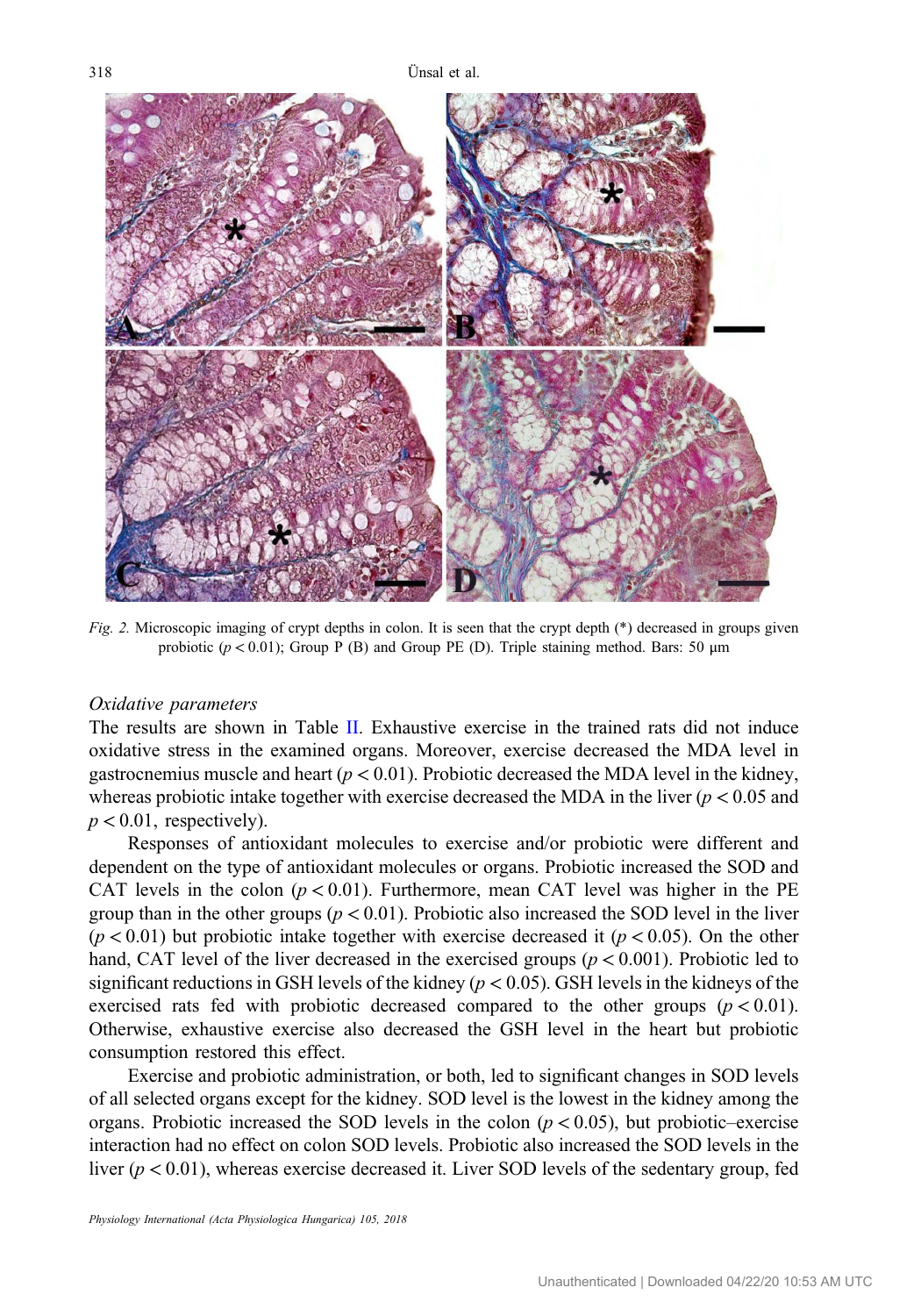

Fig. 3. Microscopic imaging of tunica mucosa thicknesses in the colon. It is seen that the tunica mucosa thickness (black lines) decreased in groups given probiotic  $(p < 0.001)$ ; Group P (B) and Group PE (D). TM: tunica mucosa. Triple staining method. Bars: 50 μm

with probiotic, were higher than those of other groups ( $p < 0.05$ ). Probiotic or exercise increased the SOD levels in the heart  $(p < 0.01$  and  $p < 0.05$ , respectively), but their interaction was not significant. Exercise also increased the SOD level in the gastrocnemius muscle ( $p < 0.05$ ).

Probiotic and probiotic intake during exercise increased the CAT levels of the colon and the heart ( $p < 0.01$ ). However, exercise decreased liver CAT levels ( $p < 0.01$ ).

#### Histomorphological measurements

Probiotic intake and/or swimming exercise did not affect tunica muscularis thickness and goblet cell number (Table [III](#page-8-0)). Probiotic intake decreased the crypt depth ( $p < 0.01$ ) and tunica mucosa thickness ( $p < 0.001$ ) in both the sedentary and the exercised group (Figs [2](#page-9-0) and 3), respectively. However, pathological changes such as cell damage or tissue degeneration were not observed in the colon mucosa.

# Discussion

The main goal of using probiotics in sports is to maintain general well-being by improving gut health and mucosal immunity [\(34](#page-14-0)). Improving of intestinal microbiota and mucosal immunity modifies the oxidant–antioxidant balance positively by inhibiting immunemediated oxidative damage [\(28,](#page-14-0) [30](#page-14-0)). In this study, the oxidative/antioxidant status of some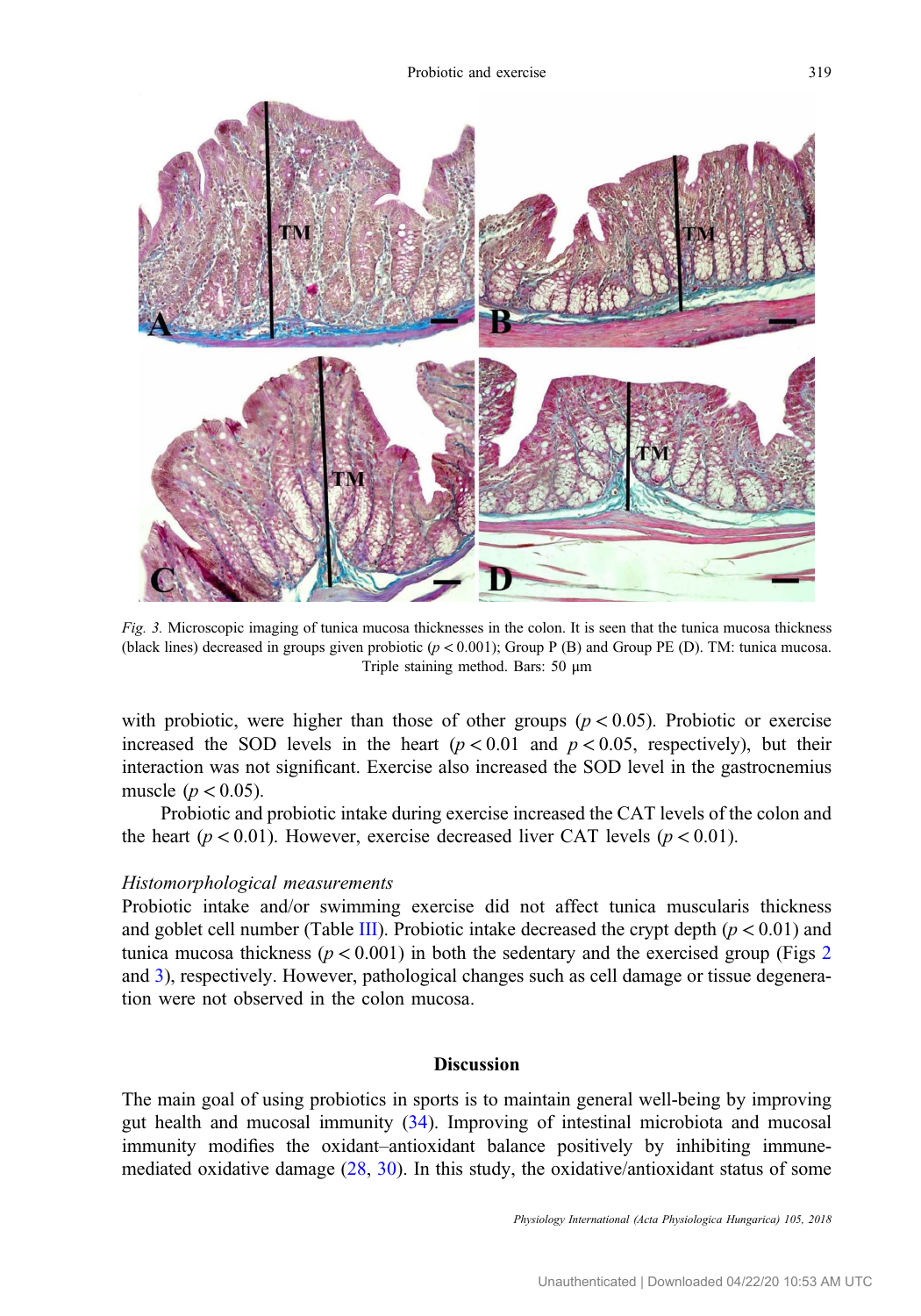organs was evaluated after 5 days of exhaustive swimming exercise in rats that had consumed probiotic VSL#3 and were trained with moderate swimming for 5 weeks.

We previously demonstrated that plasma protein carbonyl levels do not change and MDA levels decreased in rats exercised with moderate and exhaustive swimming ([44\)](#page-15-0). The results gathered in this study demonstrate that exhaustive swimming exercise does not induce oxidative stress in the selected organs of trained rats. Moreover, it reduces lipid peroxidation in the gastrocnemius muscle and in the heart ( $p < 0.01$ ). Although acute exhaustive or chronic exercise increases oxidative stress [\(25](#page-14-0)), our findings support the idea that the chronic exercise has beneficial effects in improving metabolic adaptation and maintaining oxidant balance [\(37](#page-14-0), [42](#page-15-0), [44\)](#page-15-0). The serum lactate levels were not examined in this study. The swimming program applied was defined as moderate and exhaustive according to Santos et al. [\(41](#page-15-0)). Because the exhausting swimming exercise does not cause oxidative stress, this protocol might not be considered as sufficiently exhausting. However, the moderate training protocol applied in this study (5% overload, 60 min/day–5 days/week) is considered as highly intensive according to Ravi Kiran et al. ([37\)](#page-14-0). We also found that probiotic intake during exercise led to a reduction in lipid peroxidation of the liver, whereas it led to an increase in antioxidant enzymes such as SOD and/or CAT in the colon and in the heart. In the kidney, probiotic intake decreased the MDA level, but probiotic–exercise interaction was not significant. There is limited information in the literature suggesting that probiotic supplementation reduces the oxidative stress by increasing plasma antioxidant levels and neutralizing reactive oxygen species ([28\)](#page-14-0). However, probiotic supplementation may not affect plasma total oxidant status and MDA levels even though there is a tendency for athletes to have decreased protein oxidation [\(21](#page-14-0)). During the exercise, increased catecholamine levels and the use of free fatty acids as energy sources enhance the production of mitochondrial and peroxisomal ROS especially in the muscle tissue ([17\)](#page-14-0). The results of this study show that skeletal and heart muscles are adapted to exercise during moderate swimming training. Exercise reduced lipid peroxidation and increased SOD levels in both of the muscle tissues. It is noteworthy that the use of probiotics in exercise increases antioxidant activity in the heart muscle. Our findings support previous observations demonstrating that various strains of Lactobacillus and Bifidobacterium have a strong antioxidant effect ([1\)](#page-13-0). Antioxidant consumption for the neutralization of reactive oxygen species leads to a reduction in antioxidant molecules [\(28](#page-14-0)) and this evidence may explain the reduction in liver SOD and CAT enzymes of both exercised groups and the reduction in GSH in the kidneys of group PE compared to the other groups. Oxygen consumption, antioxidant levels, other scavenging systems and susceptibility to oxidants, and antioxidant enzyme activity of organs may affect the degree of oxidative/anti-oxidative response of organs to exercise [\(25\)](#page-14-0).

The gastrointestinal tract is one of the primary systems affected by exercise-induced stress. Ischemia-reperfusion events during aerobic training induce some changes in the intestinal morphology, contractile activity, and oxidative variables. These changes are associated with the type, severity, and duration of exercise  $(2, 3, 11, 38)$  $(2, 3, 11, 38)$  $(2, 3, 11, 38)$  $(2, 3, 11, 38)$  $(2, 3, 11, 38)$  $(2, 3, 11, 38)$  $(2, 3, 11, 38)$  $(2, 3, 11, 38)$ . In mice, intensive treadmill exercise for 4 days causes mucosal degenerations and a prominent (37%) reduction of the muscular layer of the ileum as well as reduced efficacy against contractile agents (carbachol and KCl). Four-day exercise also leads to a reduction in lipid peroxidation with no alteration of protein oxidation ([38\)](#page-14-0). However, in mice, intensive treadmill exercise for 10 days does not lead to mucosal degeneration and contractile activity changes and causes only 11% of muscular layer atrophy with an increase in protein-oxidation levels [\(38](#page-14-0)). Moderate aerobic treadmill exercise increases the  $E_{\text{max}}$  of the ACh response in the ileum of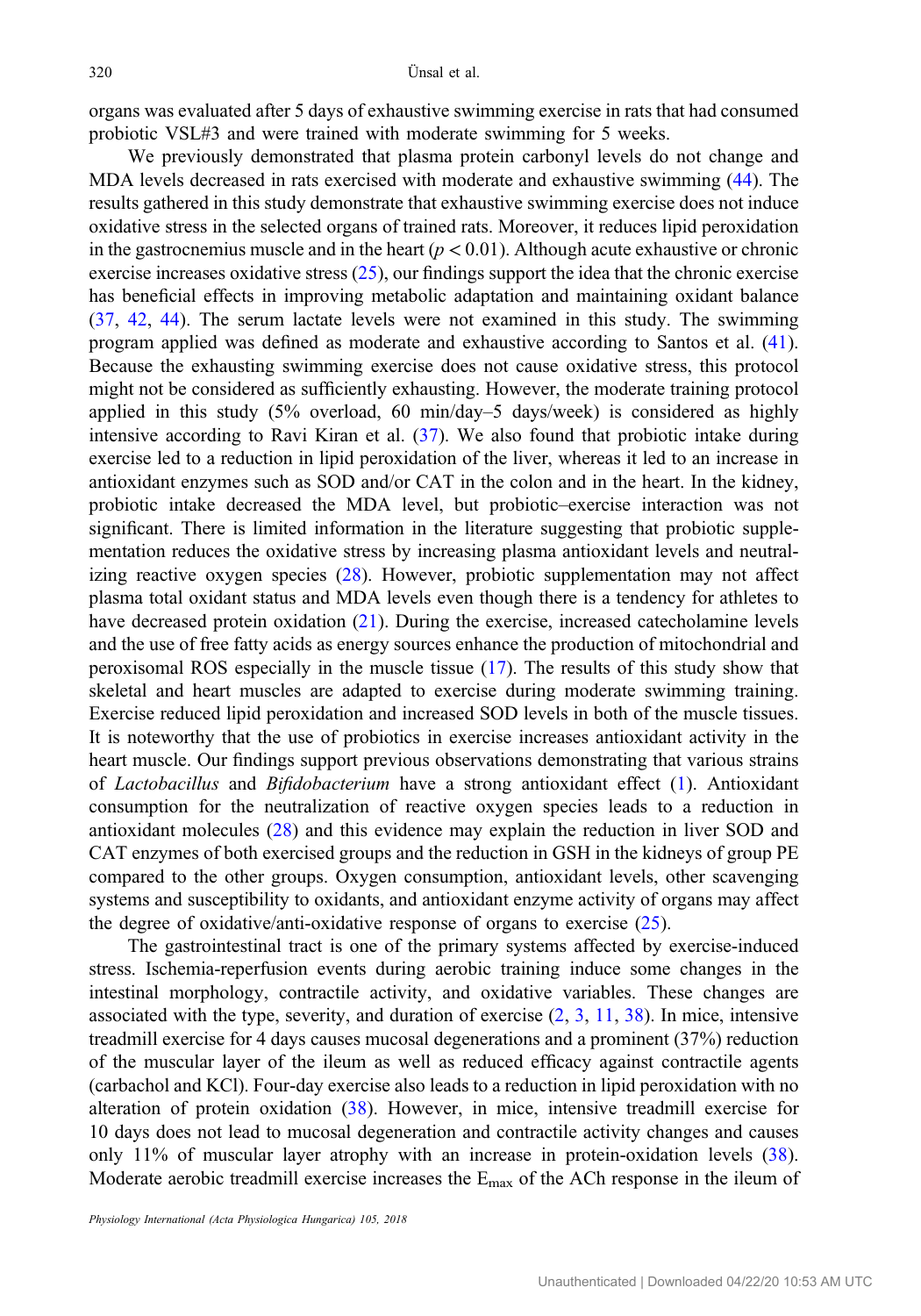mice trained for 10, 25, and 40 days, whereas it decreases  $E_{\text{max}}$  in mice trained for 55 days. Furthermore, lipid peroxidation is reduced and the morphological characteristics of the ileum are not changed ([11\)](#page-13-0). On the other hand, carbamylcholine hydrochloride (CCh) response curves are attenuated ( $E_{\text{max}}$  values were lower) in rats subjected to swimming exercise for 2, 4, and 6 weeks, but potency of CCh increased in rats subjected to swimming exercise for 8 weeks. Only 4-week swimming exercise reduces the circular muscle layer, but increases longitudinal muscle layer and lipid peroxidation of the ileum [\(3](#page-13-0)). Similarly, acute aerobic exercise reduces both efficacy and relative potency of carbachol in the ileum of rats, but lipid peroxidation and the muscular layer of ileum does not change [\(2](#page-13-0)). This study also indicates that exercise reduced the ACh efficacy or sensitivity, because the pD2 value of ACh was lower in exercise groups compared to sedentary groups  $(p < 0.001)$ . Exercise-induced reduction in the sensitivity of ACh was not restored by probiotic VSL#3. Moreover, the mean pD2 value of PE group was lower than that observed in the E group.  $E_{\text{max}}$  values of ACh in both groups P and E were higher than the  $E_{\text{max}}$  value in group C. Although probiotic VSL#3 increased the ACh dose–response curve in sedentary rats, similar responses were not observed in exercised rats. The results obtained from both the in vivo and in vitro studies indicate that the effects of probiotics on intestinal motility are both stimulatory  $(5, 19)$  $(5, 19)$  $(5, 19)$  $(5, 19)$  and/or inhibitory ([10\)](#page-13-0), since they are regulatory preparations. There was no correlation between the oxidative parameters and the contractile activity of colon.

Consistent with some of the previous studies  $(2, 11)$  $(2, 11)$  $(2, 11)$  $(2, 11)$ , exercise did not change tunica muscularis thickness. However, probiotic intake led to a reduction in tunica mucosa thickness and crypt depth in both sedentary and exercised rats fed with probiotic. The evaluation of intestinal morphology gives insight into the intestinal absorption surface and cell cycle. An increase in these measurements affects performance positively by enhancing the digestive and absorptive activities. Thus, probiotics are used as performance enhancers, especially in broiler-breeding ([29\)](#page-14-0). However, there is also some evidence supporting our findings. Probiotics reduce proliferation rates in hyperproliferative and neoplastic conditions [\(16](#page-14-0), [39](#page-15-0)) as well as in normal healthy colon mucosa ([24\)](#page-14-0). In addition, the effects of probiotic vary depending on the intestinal segment ([4\)](#page-13-0) as well as the type, dose, and exposure time [\(47](#page-15-0)). Probiotic delivery routes, such as food, water, and oral gavage, do not affect bacterial viability [\(7](#page-13-0), [13\)](#page-13-0) and do not cause significant changes in intestinal morphology in broilers [\(33](#page-14-0)). It has been reported that the depth of the crypt is directly proportional to the tissueregeneration rate and the inflammatory process increases this regeneration rate ([48\)](#page-15-0). In this study, reductions in crypt depth and tunica mucosa thickness in both sedentary and exercised groups fed with probiotic may be due to the probiotic-induced reduction of enteropathogens and inflammatory and oxidative damage. Although this study does not provide any evidence regarding the microbiota and mucosal immunity, the increase in SOD and CAT levels of the rats that consumed probiotics supports the notion that the oxidative balance shifts toward the antioxidant direction in the colon.

In summary, exhaustive swimming exercise in trained rats does not produce oxidative stress. On the contrary, it causes a decrease in oxidative stress in some organs including gastrocnemius and heart muscle. Probiotic consumption during exercise improves the oxidative balance. On the other hand, probiotic intake leads to a reduction in mucosal measurements of the colon, whereas exercise has no effect on its morphological characteristics. Exercise increases the  $E_{\text{max}}$  value of ACh but decreases its sensitivity. However, probiotic intake does not alter the effect of exercise on the contractile activity of the colon.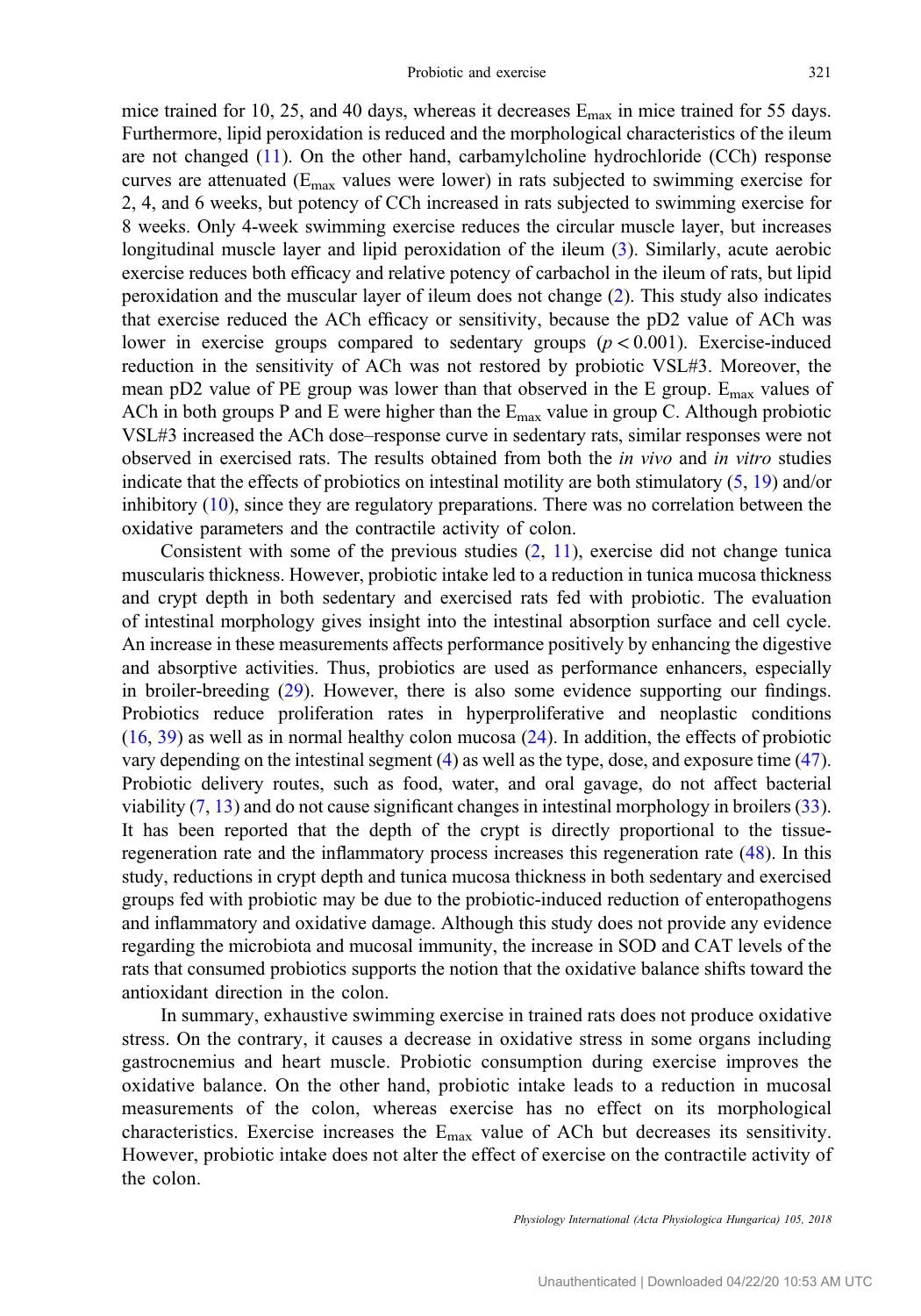#### <span id="page-13-0"></span>322 Ünsal et al.

In summary, probiotic consumption during exercise can be recommended, because it has beneficial effects on the oxidative balance of some organs. However, the determination of the role of probiotics in the adaptation of the intestines to the exercise in different exercise models will provide significant contributions to both gastrointestinal health and general well-being.

#### Acknowledgements

This study was funded by the Adnan Menderes University Research Fund (project number: VTF14017). Another part of this study was published in Kafkas Univ Vet Fak 2017; 23: 101 and published as meeting abstract (PC049) in Acta Physiologica (2016; 218: 44-44). The authors would like to thank Amanda Chilaka for her kind help in careful proofreading of this manuscript.

## Conflict of interest

All authors declare no conflict of interest.

### **REFERENCES**

- 1. Amaretti A, di Nunzio M, Pompei A, Raimondi S, Rossi M, Bordoni A: Antioxidant properties of potentially probiotic bacteria: in vitro and in vivo activities. Appl. Microbiol. Biotechnol. 97, 809–817 (2013)
- 2. Araujo LC, de Souza IL, Vasconcelos LH, Brito Ade F, Queiroga FR, Silva AS, da Silva PM, Cavalcante Fde A, da Silva BA: Acute aerobic swimming exercise induces distinct effects in the contractile reactivity of rat ileum to KCl and carbachol. Front. Physiol. 7, 103 (2016)
- 3. Araujo LC, de Souza IL, Vasconcelos LH, Brito Ade F, Queiroga FR, Silva AS, da Silva PM, Cavalcante Fde A, da Silva BA: Chronic aerobic swimming exercise promotes functional and morphological changes in rat ileum. Biosci. Rep. 35, e00259 (2015)
- 4. Awad WA, Ghareeb K, Abdel-Raheem S, Bohm J: Effects of dietary inclusion of probiotic and synbiotic on growth performance, organ weights, and intestinal histomorphology of broiler chickens. Poult. Sci. 88, 49–56 (2009)
- 5. Bar F, Von Koschitzky H, Roblick U, Bruch HP, Schulze L, Sonnenborn U, Bottner M, Wedel T: Cell-free supernatants of *Escherichia coli* Nissle 1917 modulate human colonic motility: evidence from an in vitro organ bath study. Neurogastroenterol. Motil. 21, 559–566, e16–17 (2009)
- 6. Bergmeyer HU, Gawehn K, Grassl M (1974): Glucose-6-phosphate dehydrogenase. In: Methods of Enzymatic Analysis, ed Bergmeyer HU, Academic Press, New York, pp. 458–459
- 7. Corcoran BM, Ross RP, Fitzgerald GF, Stanton C: Comparative survival of probiotic lactobacilli spray-dried in the presence of prebiotic substances. J. Appl. Microbiol. 96, 1024–1039 (2004)
- 8. Culling CFA, Allison RT, Barr WT (1985): Cellular Pathology Technique. Butterworth-Heinemann, London
- 9. Dai C, Zhao DH, Jiang M: VSL#3 probiotics regulate the intestinal epithelial barrier in vivo and in vitro via the p38 and ERK signaling pathways. Int. J. Mol. Med. 29, 202–208 (2012)
- 10. Dalziel JE, Mohan V, Peters J, Anderson RC, Gopal PK, Roy NC: The probiotic Escherichia coli Nissle 1917 inhibits propagating colonic contractions in the rat isolated large intestine. Food Funct. 6, 257–264 (2015)
- 11. de Lira CA, Vancini RL, Ihara SS, da Silva AC, Aboulafia J, Nouailhetas VL: Aerobic exercise affects C57BL/6 murine intestinal contractile function. Eur. J. Appl. Physiol. 103, 215–223 (2008)
- 12. Fairbanks VF, Klee GG (1987): Biochemical aspects of hematology. In: Fundamentals of Clinical Chemistry, ed Tietz NW, W.B. Saunders Company, Philadelphia, pp. 794–795
- 13. Gardiner GE, O'sullivan E, Kelly J, Auty MA, Fitzgerald GF, Collins JK, Ross RP, Stanton C: Comparative survival rates of human-derived probiotic *Lactobacillus paracasei* and L. salivarius strains during heat treatment and spray drying. Appl. Environ. Microbiol. 66, 2605–2612 (2000)
- 14. Gloire G, Legrand-Poels S, Piette J: NF-κB activation by reactive oxygen species: fifteen years later. Biochem. Pharmacol. 72, 1493–1505 (2006)
- 15. Gomez-Cabrera MC, Domenech E, Vina J: Moderate exercise is an antioxidant: upregulation of antioxidant genes by training. Free Radic. Biol. Med. 44, 126–131 (2008)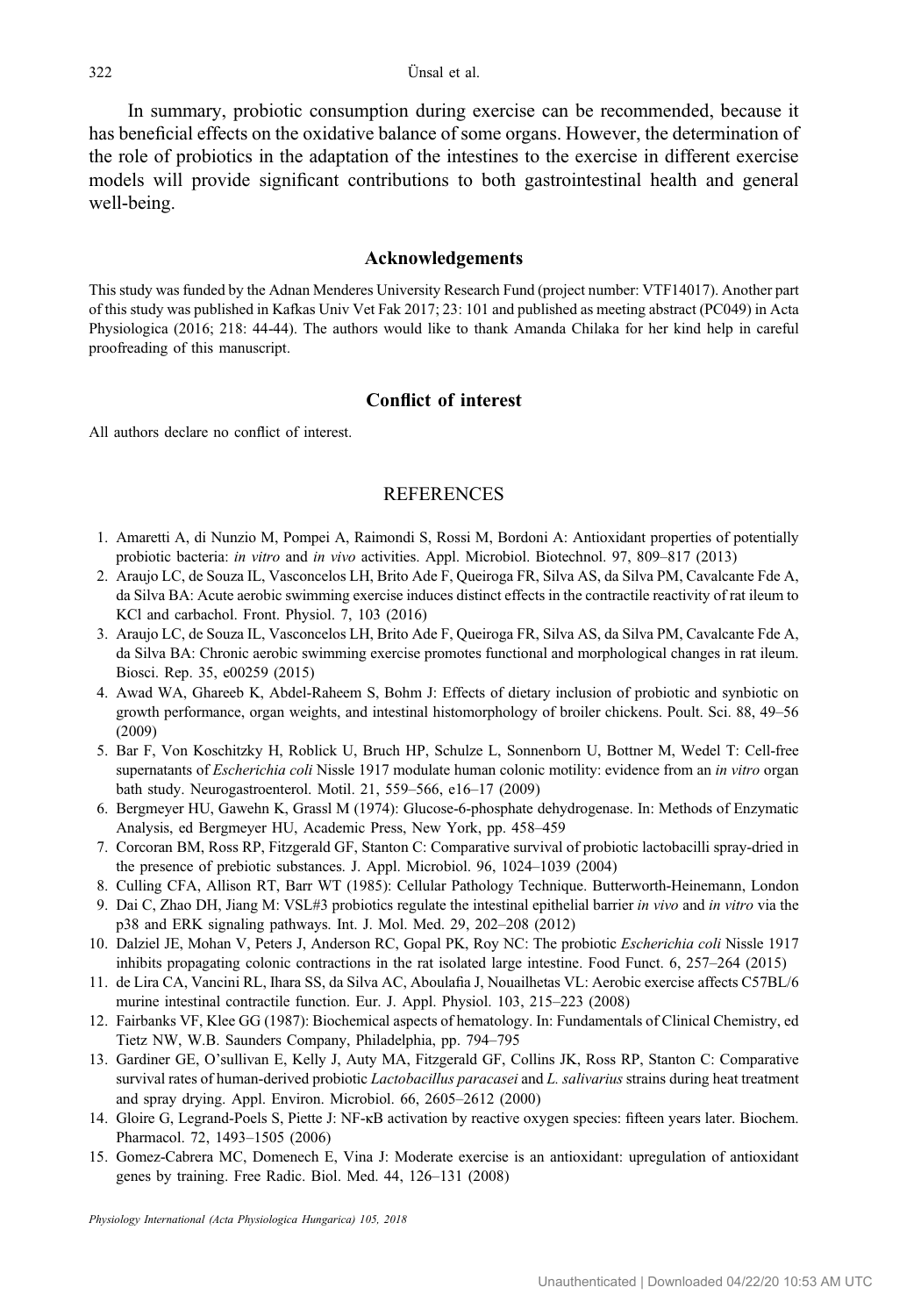- <span id="page-14-0"></span>16. Grimoud J, Durand H, de Souza S, Monsan P, Ouarne F, Theodorou V, Roques C: In vitro screening of probiotics and synbiotics according to anti-inflammatory and anti-proliferative effects. Int. J. Food Microbiol. 144, 42–50 (2010)
- 17. Ji LL, Leichtweis S: Exercise and oxidative stress: sources of free radicals and their impact on antioxidant systems. Age (Ohama) 20, 91–106 (1997)
- 18. Kekkonen RA, Vasankari TJ, Vuorimaa T, Haahtela T, Julkunen I, Korpela R: The effect of probiotics on respiratory infections and gastrointestinal symptoms during training in marathon runners. Int. J. Sport Nutr. Exerc. Metab. 17, 352–363 (2007)
- 19. Kim SE, Choi SC, Park KS, Park MI, Shin JE, Lee TH, Jung KW, Koo HS, Myung SJ, Constipation Research group of Korean Society of Neurogastroenterology and Motility: Change of fecal flora and effectiveness of the short-term VSL#3 probiotic treatment in patients with functional constipation. J. Neurogastroenterol. Motil. 21, 111–120 (2015)
- 20. Lambert GP: Stress-induced gastrointestinal barrier dysfunction and its inflammatory effects. J. Anim. Sci. 87, E101–108 (2009)
- 21. Lamprecht M, Bogner S, Schippinger G, Steinbauer K, Fankhauser F, Hallstroem S, Schuetz B, Greilberger JF: Probiotic supplementation affects markers of intestinal barrier, oxidation, and inflammation in trained men; a randomized, double-blinded, placebo-controlled trial. J. Int. Soc. Sports Nutr. 9, 45 (2012)
- 22. Leeuwenburgh C, Heinecke JW: Oxidative stress and antioxidants in exercise. Curr. Med. Chem. 8, 829–838 (2001)
- 23. Lima FD, Stamm DN, Della-Pace ID, Dobrachinski F, de Carvalho NR, Royes LF, Soares FA, Rocha JB, Gonzalez-Gallego J, Bresciani G: Swimming training induces liver mitochondrial adaptations to oxidative stress in rats submitted to repeated exhaustive swimming bouts. PLoS One 8, e55668 (2013)
- 24. Linsalata M, Russo F, Berloco P, Valentini AM, Caruso ML, De Simone C, Barone M, Polimeno L, Di Leo A: Effects of probiotic bacteria (VSL#3) on the polyamine biosynthesis and cell proliferation of normal colonic mucosa of rats. In Vivo 19, 989–995 (2005)
- 25. Liu J, Yeo HC, Overvik-Douki E, Hagen T, Doniger SJ, Chyu DW, Brooks GA, Ames BN: Chronically and acutely exercised rats: biomarkers of oxidative stress and endogenous antioxidants. J. Appl. Physiol. (1985) 89, 21–28 (2000)
- 26. Lowry OH, Rosebrough NJ, Farr AL, Randall RJ: Protein measurement with the Folin phenol reagent. J. Biol. Chem. 193, 265–275 (1951)
- 27. Markowiak P, Slizewska K: Effects of probiotics, prebiotics, and synbiotics on human health. Nutrients 9, 1021 (2017)
- 28. Martarelli D, Verdenelli MC, Scuri S, Cocchioni M, Silvi S, Cecchini C, Pompei P: Effect of a probiotic intake on oxidant and antioxidant parameters in plasma of athletes during intense exercise training. Curr. Microbiol. 62, 1689–1696 (2011)
- 29. Matur E, Eraslan E (2012): The impact of probiotics on the gastrointestinal physiology. In: New Advances in the Basic and Clinical Gastroenterology, ed Brzozowski T, In Tech, Rijeka, pp. 51–74
- 30. Mikelsaar M, Zilmer M: Lactobacillus fermentum ME-3 an antimicrobial and antioxidative probiotic. Microb. Ecol. Health Dis. 21, 1–27 (2009)
- 31. Myers R, Fredenburgh J, Grizzle W (2008): Carbohydrates. In: The Theory and Practice of Histological Techniques, eds Bancroft JD, Gamble M, Elsevier, Philadelphia, pp. 161–186
- 32. Ohkawa H, Ohishi N, Yagi K: Assay for lipid peroxides in animal tissues by thiobarbituric acid reaction. Anal. Biochem. 95, 351–358 (1979)
- 33. Olnood CG, Beski SSM, Iji PA, Choct M: Delivery routes for probiotics: effects on broiler performance, intestinal morphology and gut microflora. Anim. Nutr. 1, 192–202 (2015)
- 34. Pyne DB, West NP, Cox AJ, Cripps AW: Probiotics supplementation for athletes clinical and physiological effects. Eur. J. Sport Sci. 15, 63–72 (2015)
- 35. Radak Z, Chung HY, Goto S: Systemic adaptation to oxidative challenge induced by regular exercise. Free Radic. Biol. Med. 44, 153–159 (2008)
- 36. Radak Z, Taylor AW, Ohno H, Goto S: Adaptation to exercise-induced oxidative stress: from muscle to brain. Exerc. Immunol. Rev. 7, 90–107 (2001)
- 37. Ravi Kiran T, Subramanyam MV, Prathima S, Asha Devi S: Blood lipid profile and myocardial superoxide dismutase in swim-trained young and middle-aged rats: comparison between left and right ventricular adaptations to oxidative stress. J. Comp. Physiol. B 176, 749–762 (2006)
- 38. Rosa EF, Freymuller E, Ihara SS, Aboulafia J, Nouailhetas VL: Damaging effects of intense repetitive treadmill running on murine intestinal musculature. J. Appl. Physiol. (1985) 104, 1410–1417 (2008)